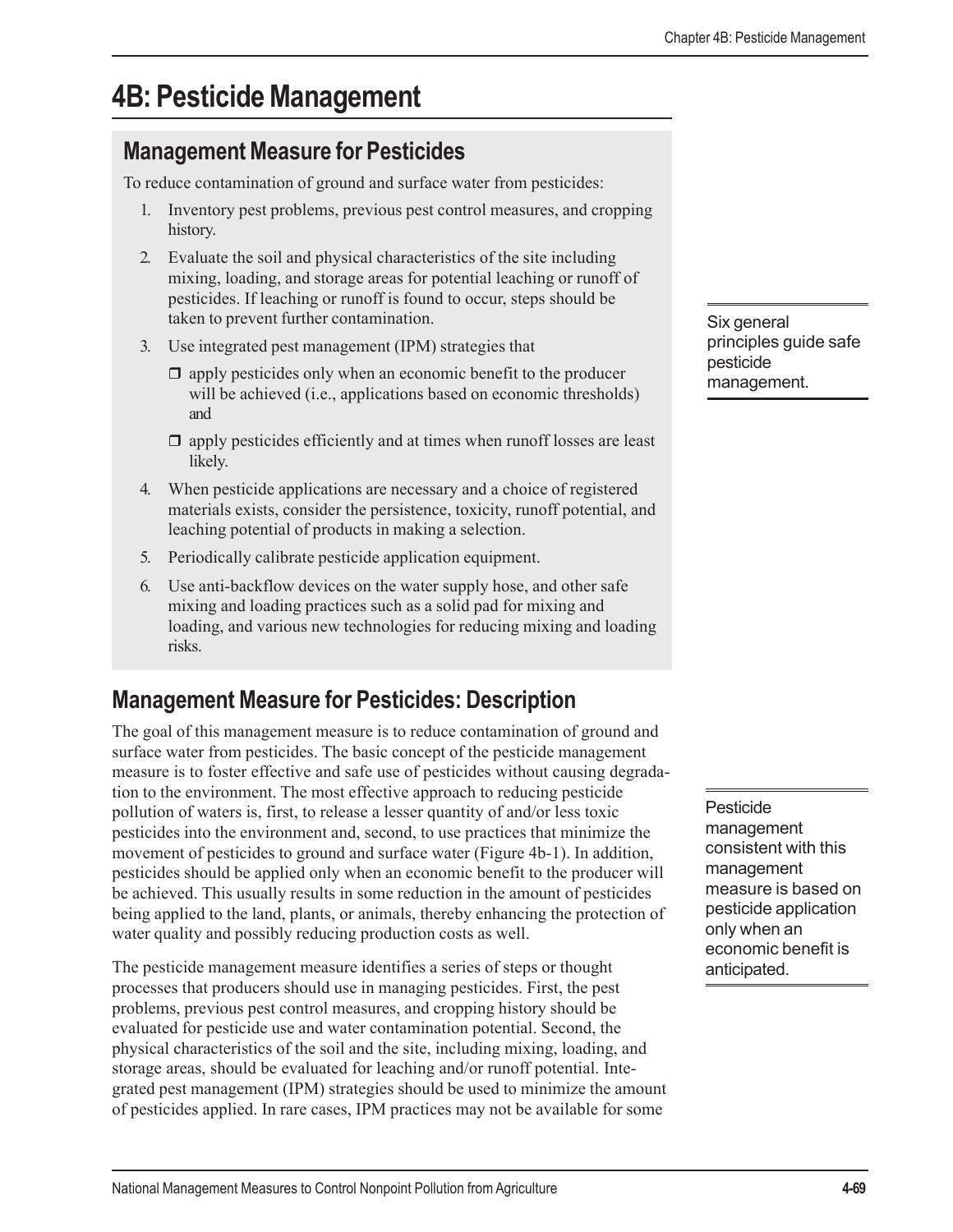

commodities or in certain regions. An effective IPM strategy should call for pesticide applications only when an economic benefit to the producer will be achieved and not on a routine schedule. In addition, pesticides should be applied efficiently and at times when runoff and leaching losses are unlikely.

When pesticide applications are necessary and a choice of materials exists, producers are encouraged to choose the most environmentally benign pesticide products. State Cooperative Extension Service specialists and Natural Resources Conservation Service field staff may be able to assist producers in this selection process.

Users must apply pesticides in accordance with the requirements on the label of each pesticide product. Label instructions include the following: allowable use rates; whether the pesticide is classified as "restricted use" for application only by certified and trained applicators; safe handling, storage, and disposal requirements.

At a minimum, effective pest management requires evaluating past and current pest problems and cropping history; evaluating the physical characteristics of the site; applying pesticides only when an economic benefit to the producer will be achieved; applying pesticides efficiently and at times when runoff losses are unlikely; selecting pesticides (when a choice exists) that are the most environmentally benign; using anti-backflow devices on hoses used for filling tank mixtures and on chemigation systems; and providing suitable mixing, loading, and storage areas. Other factors which may influence pesticide management decisions include long-term pest management, resistance management, nutrient management, and soil conservation.

Pest management practices should be updated whenever the crop rotation is changed, pest problems change, or the type of pesticide used is changed. Application equipment should be calibrated and inspected for wear and damage frequently and repaired when necessary. Anti-backflow devices should also be inspected and repaired on a regular basis.

Pesticide labels must be followed.

**Calibrating** equipment saves money and reduces damage to the environment.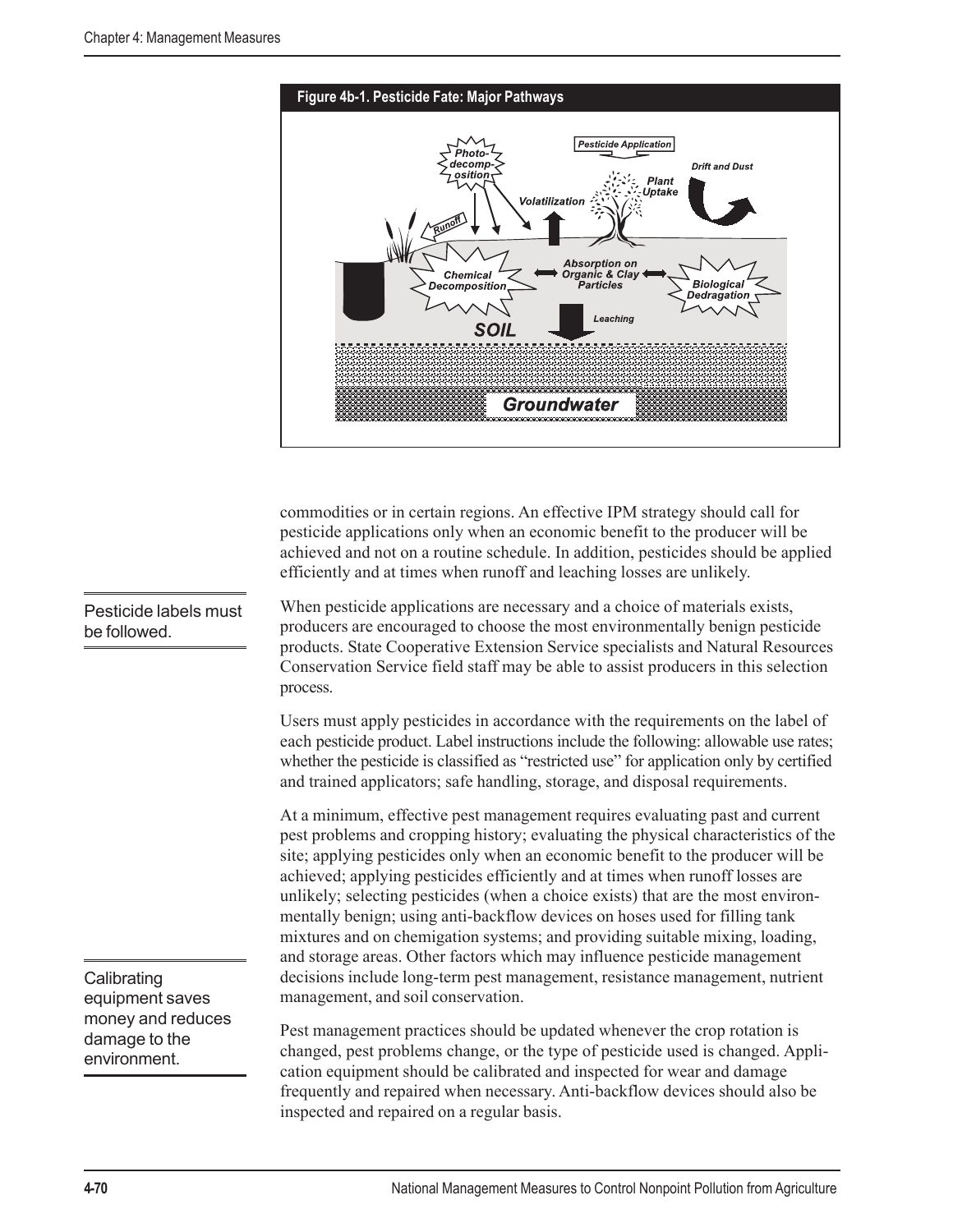# **Pesticides: An Overview**

## *What are pesticides?*

Agricultural pesticides are chemicals which are used to protect crops against damaging organisms. They are generally divided into four categories according to the target pests:

*Insecticides* are targeted at insect pests. There are many kinds of insecticides in use today. They may be applied to the soil to protect roots, seeds, or seedlings. They may also be applied to the crop to protect stems, leaves, or fruit. Some of the most common insecticides include chlorpyrifos, diazinon, and carbaryl. Many insecticides kill the insects by disrupting their nervous system, resulting in paralysis and death. Unfortunately, they can have the same effect on nontarget insects or fish and animals if enough of the applied product drifts or washes from the field.

*Herbicides* are used to control weeds in crops. Up to 80% of all pesticides sold are herbicides and they are used in most crop production systems. Weed control is one of the most effective practices to increase yields. Herbicides can be selective, killing the weeds but not the crop, such as atrazine in corn or trifluralin in soybeans. Other herbicides, such as glyphosate or paraquat, are non-selective, killing all plants they contact except those genetically engineered to be resistant to that particular herbicide or those that have developed resistance due to selection by the herbicide. Many herbicides have relatively low toxicity to insects, fish, or animals because they target specific enzyme systems found only in plants (Stevens and Sumner, 1991). This is particularly true for newer herbicides.

*Fungicides* are used to control fungi which cause disease in crops. They are applied to seeds, to soil, or to the crop to prevent or slow disease when conditions are favorable for the fungus. Fungicides are used primarily on high-value food crops and in turf and ornamental plant maintenance. They generally kill the fungal spores before they can germinate and infect the plant. Fungicides such as benomyl, metalaxyl, and chlorothalonil are used for a wide variety of crops, turf, and ornamental plants.

*Nematicides* are targeted at nematodes which infect plant roots and stunt or kill the crop. They are always applied to the soil as that is where the target occurs. Nematicides are generally non-selective, killing most everything they contact in the soil.

## *Why are pesticides used in agriculture?*

Pests have affected crop production since man first started planting seeds. Crop damage from insects, fungi, and weeds can reduce yields and crop quality or even kill the crop in some cases. As a result, farmers have always sought ways to reduce this damage. Pest control using chemicals such as sulfur or plant extracts has been around for thousands of years. The first synthetic pesticides were discovered in the late 1930s and early 1940s and thousands have been developed since.

Pesticide use became widespread in part because the early results were so promising. Pests which farmers had battled for centuries seemed to be eliminated quickly and easily with these sprays. In many cases, less labor was re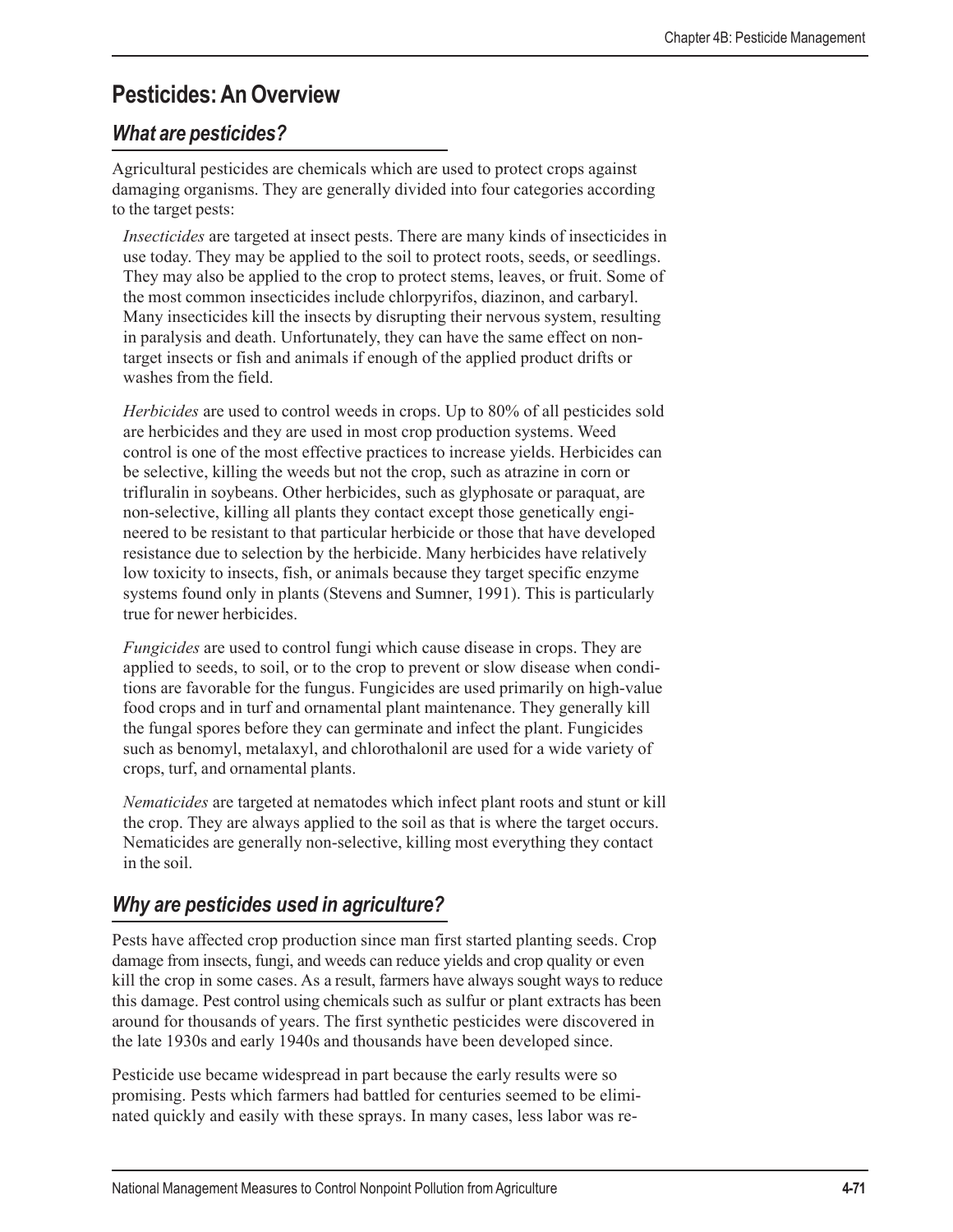quired to produce a crop since hand or mechanical weeding was no longer necessary. As a result, yields increased and more acres could be managed by a farmer.

## *What are the risks associated with pesticides?*

One problem which became evident in the early years of pesticide application was that pests developed resistance to the chemicals; this in turn devastated crops. When large areas are regularly sprayed with a pesticide, a population of pests resistant to the applied chemical can develop. It was learned later that this problem can be reduced by spraying only when necessary and using different pesticides when possible.

Another problem was the effect of pesticides on non-target organisms, which were inadvertently exposed through the food chain. Many of the first pesticides were persistent in the environment and accumulated in animals which consumed contaminated insects or fish. As a result of this problem, most modern pesticides are much less persistent and do not accumulate in the food chain.

There are several potential problems caused by pesticides reaching surface or ground water. The most severe occurrences involve acute toxicity. Acute toxicity occurs when negative effects are seen after exposure to relatively high doses of a pollutant over a short period of time, measured in hours or days. An amount of pesticide reaching a water body and killing fish or other nontarget species would be an example of acute toxicity. Most cases of pesticide acute toxicity are caused by insecticides which drift or wash from fields soon after application. As noted above, insecticides tend to be much more acutely toxic than other pesticides.

The most widespread problem is the occurrence of pesticides in surface and ground water used for drinking water. Because this may result in many people being exposed to the pesticide through their drinking water, there are concerns about chronic toxicity in these groups. Chronic exposure is when the exposure occurs over many years at concentrations which cause no outward effects, but which may increase cancer or other disease risks. Studies have shown that it is highly improbable that the types and concentrations of pesticides found in drinking water pose significant risks. However, most agree that it is prudent to minimize or eliminate pesticide occurrence in drinking water supplies.

The U.S. Geological Survey's (USGS) National Water Quality Assessment Program (NAWQA) has shown widespread herbicide occurrence in agricultural streams and shallow ground water. The presence of insecticides was also frequently detected in streams draining high insecticide use watersheds. The concentrations of these pesticides were measured at levels well below EPA drinking water standards 99% of the time. However, water quality standards are based on exposure to a single chemical or pesticide. In the NAWQA studies, where pesticide contamination of waters was found, there were generally two or more pesticides present (USGS, 1999).

In recent years, research on pesticides in water supplies, including the NAWQA studies, has included the study of pesticide degradation products. Degradation products are the compounds found in the environment as a result of the natural breakdown of the original pesticide or parent compound. They are usually less toxic than the original pesticide. While this document does not directly address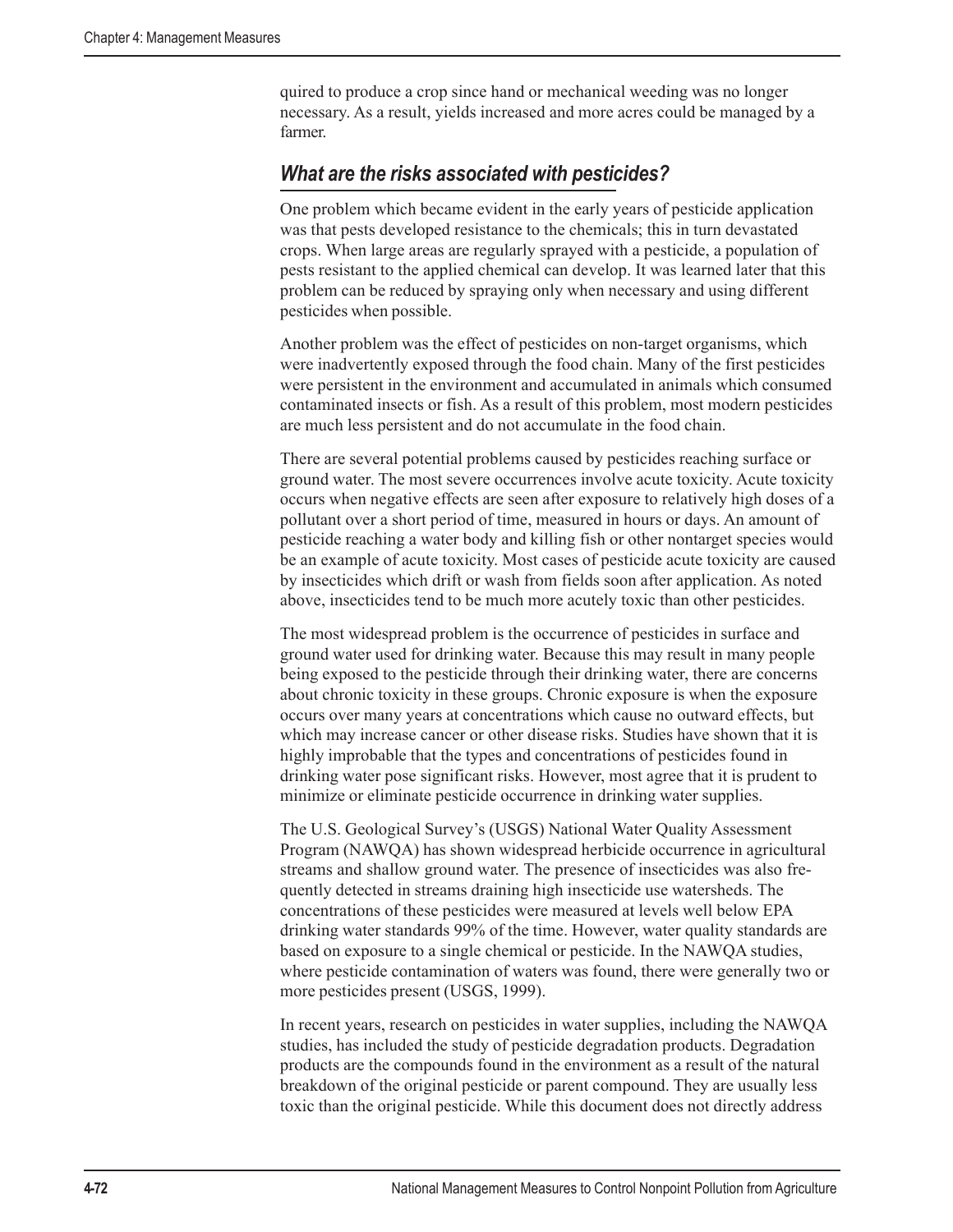pesticide breakdown products or their effects, the issue is an emerging concern and will likely receive more attention in the future.

# **Pesticide Movement into Surface and Ground Water**

Pesticides can reach ground and surface water in a number of ways. Surveys of ground and surface water have found pesticides in many areas of the country. The extent of the contamination is often well defined, but the source or sources of contamination can be quite elusive in some cases. Figures 4b-2 to 4b-4 illustrate the major environmental fates of pesticides and are indicative of how difficult it is to quantitatively assess pesticide fate. However, the sources and problems associated with ground and surface water contamination are described in the following section.

## *Movement to Surface Water*

*Importance of pesticide contamination of surface water:* About half of the population in the United States gets its water from surface sources. Therefore, pesticide contamination of surface water is of great concern to many. Several studies have shown that water supply reservoirs in the Midwest routinely exceed the health limits for pesticides, although these levels often only occur briefly in late spring after the main application season.

Losses of pesticides to runoff generally range from  $\leq 1$  to 5% of applied amounts, depending on various factors. Losses are usually greatest in the 1 to 2 weeks after application, and are highly dependent on storm events. Often, pesticide residues are only detectable in the first storm event after application.

Pesticides can enter surface water from the atmosphere in the form of drift or rainfall. Drift into surface waters can be serious locally if the pesticide is highly toxic to aquatic organisms, as in the case of many insecticides. Rain and fog have been shown to contain pesticide residues, particularly during the spring planting season. However, neither drift nor rain are major contributors to surface water contamination when compared to runoff.

Most pesticide contamination of streams, lakes, and estuaries occurs as a result of runoff from agricultural and urban areas. Runoff carries with it a mix of suspended soil particles and any pesticides which were either attached to the particles or dissolved in surface moisture just before runoff began. The amount of pesticide loss due to runoff is affected by the following factors:

**Rain Intensity** *—* Heavy downpours result in minimal infiltration and maximum runoff. If soil is already moist prior to a rainfall event, then runoff will be greater since the soil's capacity to store additional water is reduced.

**Surface Conditions** — Recently tilled soil and soil with good ground cover have the most resistance to runoff, since water infiltrates relatively easily and the surface is "rough" enough to impede the flow of water. Maximum runoff potential occurs during the month after planting, since the soil is exposed and the crop has not grown large enough to intercept rain and reduce its ability to detach and transport soil particles. Reduced tillage practices that maintain residue on the surface will decrease runoff relative to conventional tillage practices that leave the soil bare and smooth at planting.

Good soil and water management are also essential for effective pesticide management.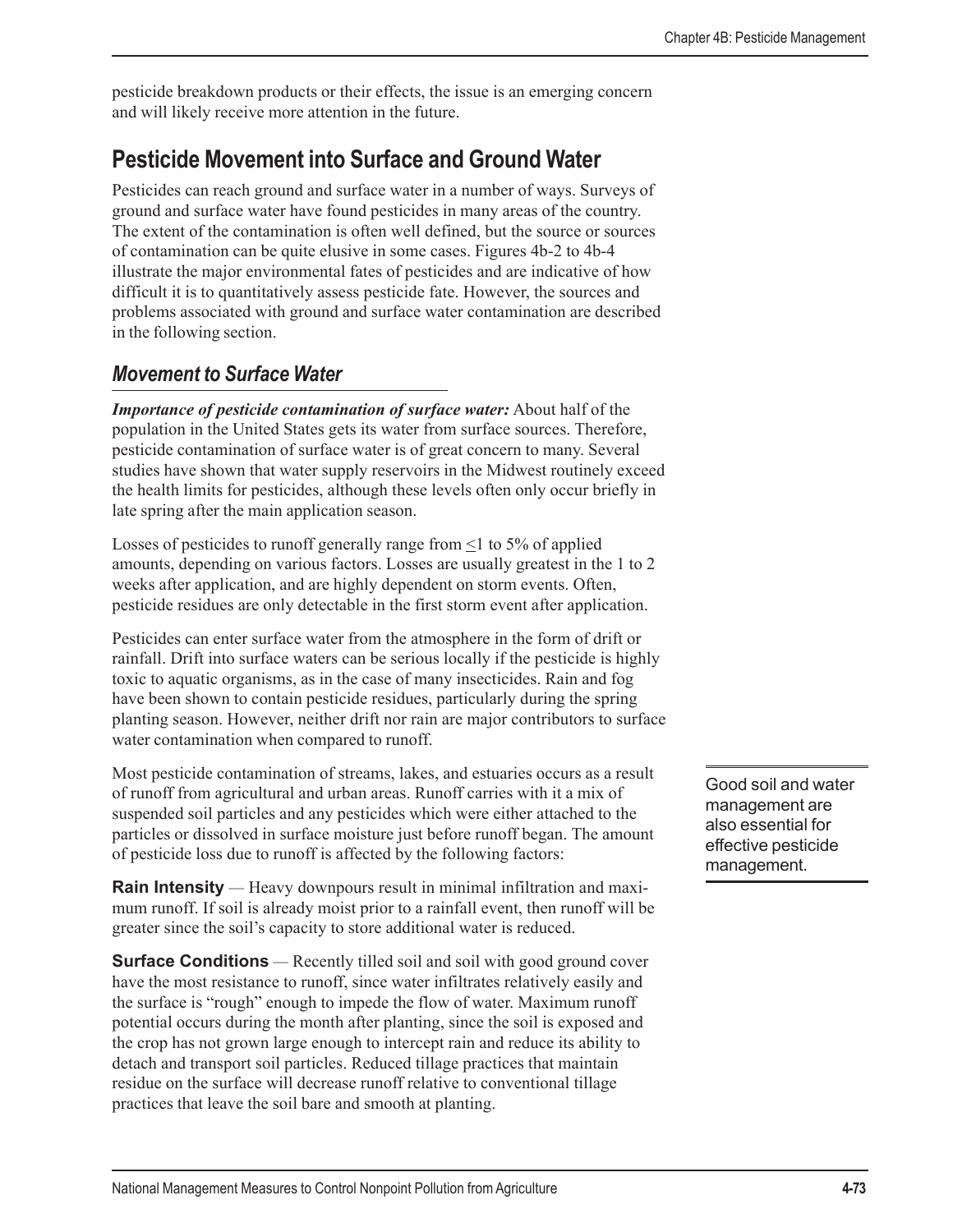

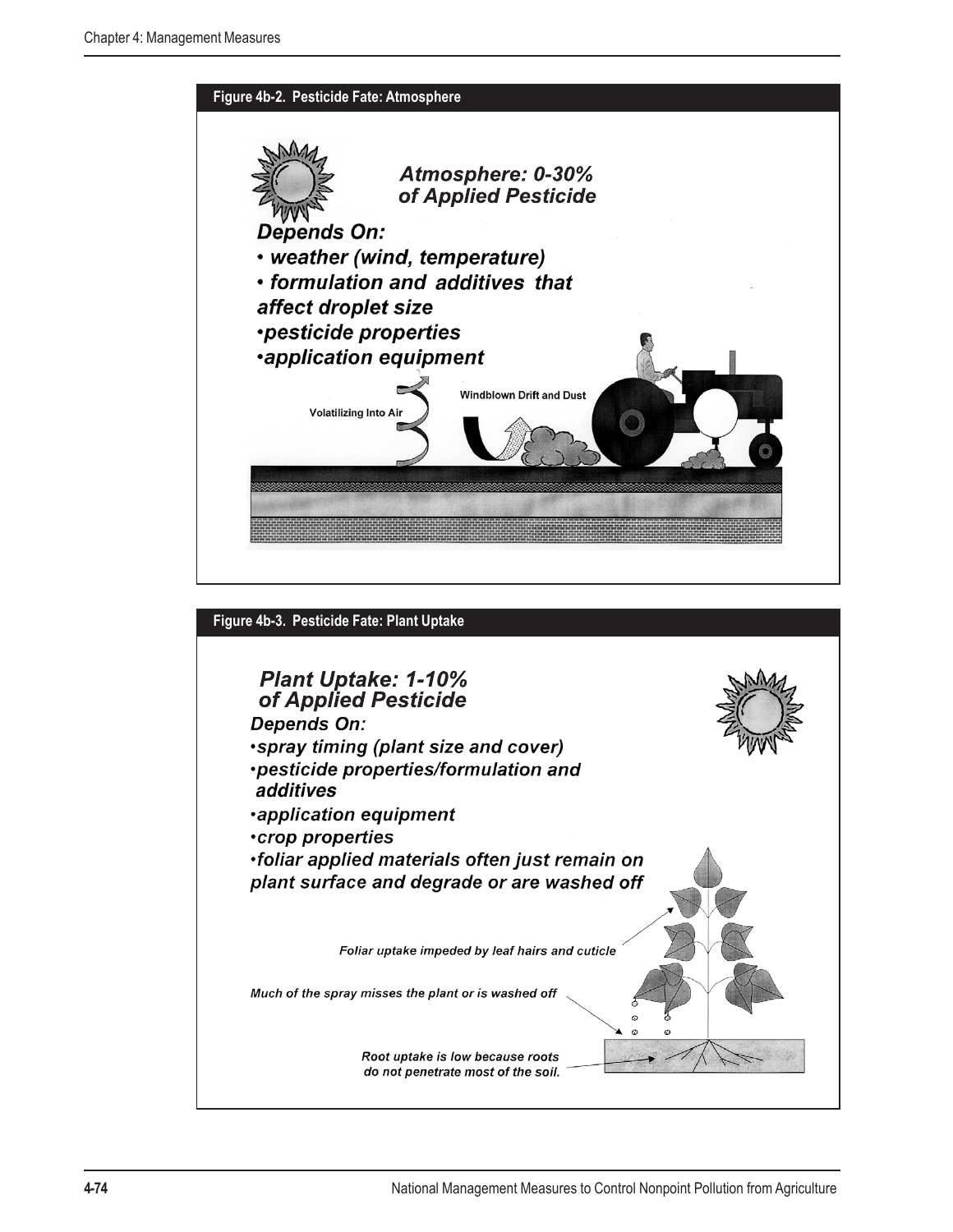

**Length of Slope and Percent Slope** *—* Steeper and longer field slopes increase runoff energy, and the transport of soil and adsorbed pesticides.

**Rate and Method of Application** — Pesticides tilled or injected into the soil are less likely to be lost in runoff, although the disturbance of the soil by tilling or injection may increase soil (and attached pesticides) losses. Large losses of foliar pesticides in runoff can result if a heavy downpour occurs soon after application. Higher application rates will also generate higher pesticide concentrations in runoff.

**Timing** *—* If a runoff event occurs soon after the pesticide is applied, substantial losses can occur.

**Vegetated Buffers** — The beneficial effects of grassed buffers can be quite substantial, with reductions of pesticide movement into adjoining streams of up to 80 to 90%. The combination of infiltration, reduced overland flow rates, and adsorption in these zones can be quite effective in keeping pollutants in field runoff from being delivered to waterways.

It is important to emphasize that buffers function only under conditions of overland or sheet flow. Pesticides in runoff which moves through a buffer in a ditch or channel have little opportunity to degrade or adsorb before delivery to surface water.

**Pesticide Degradation in Surface Waters** — Once pesticides enter surface water, their rate of degradation slows considerably compared to degradation rates in soils. A portion of the pesticide may adsorb to the sediment and remain there until a flood event moves the sediment back into the moving water. This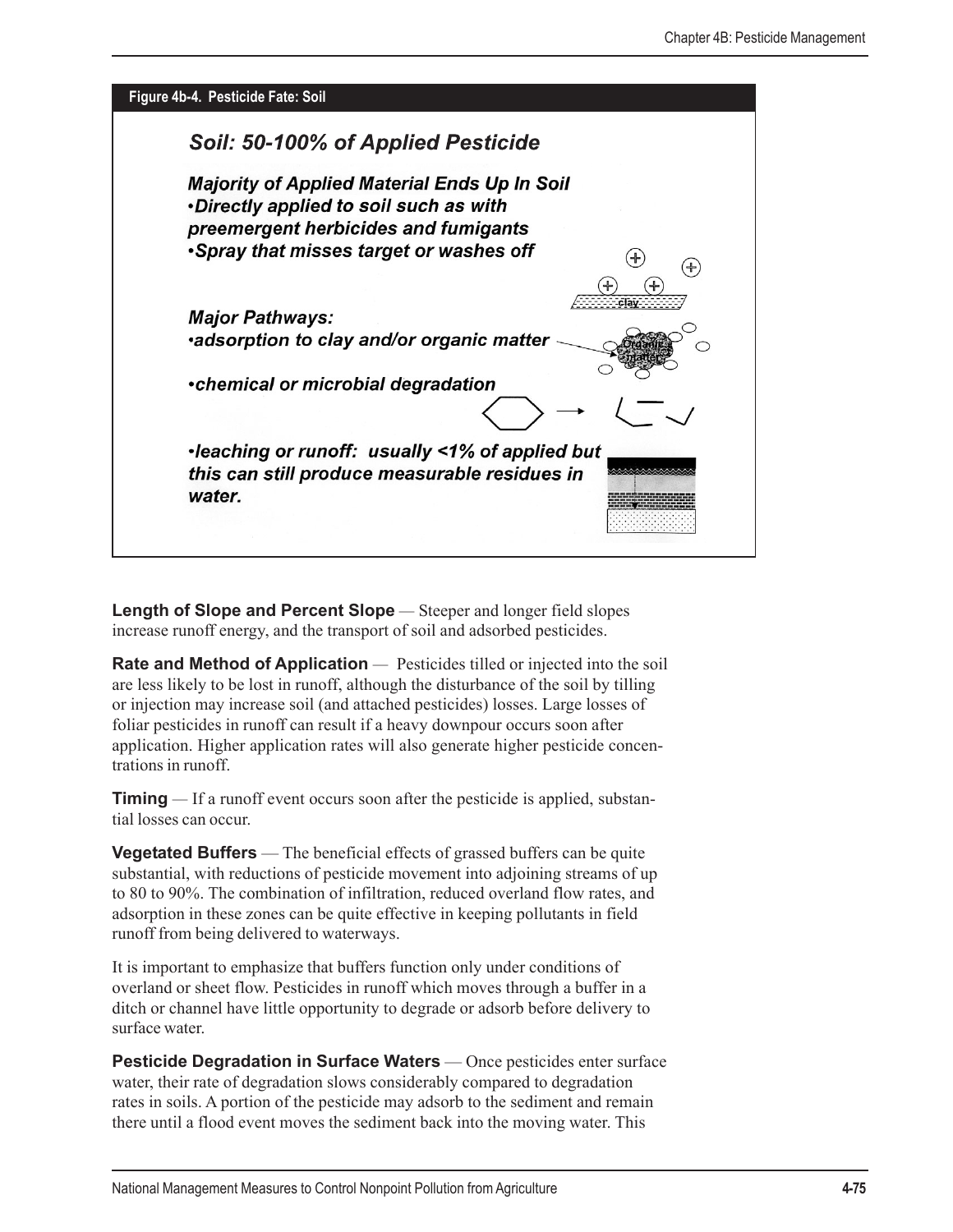cycle of deposition and re-suspension is one of the mechanisms responsible for the presence of low levels of pesticides long after the application season.

### *Movement to Ground Water*

*Importance of pesticides in ground water*: Approximately half of the U.S. population drinks water from wells; therefore, ground water protection is very important. Once a pesticide reaches ground water, it is very slow to degrade or flush out, so prevention is very important.

Movement of pesticides into ground water can occur through leaching after normal applications or by more direct pathways not related to normal uses (i.e. spills and direct contamination):

□ **Leaching** — Pesticides can be moved downward toward ground water as rain or irrigation water percolates through the soil. Such a leaching process is controlled by the properties of the pesticide, the properties of the soil, the weather, and hydrologic loading.

**Pesticide Properties**: There are hundreds of pesticides and each one has a unique set of properties which determine if it is more or less likely to contaminate ground water. The most important are:

**Persistence:** measured in amount of time required for 50% to be degraded (half-life). The more persistent a chemical, the more likely it will find its way into ground water.

*Adsorption:* measured by how much of the chemical binds to soil, when shaken in water, as opposed to that which dissolves in water. The greater the adsorption ability of a pesticide, the less likely it will leach through the soil.

*Application Rate and Method:* measured in amount of active ingredient applied per acre. Pesticides requiring higher application rates may have an increased chance of leaching into ground water. Pesticides applied to growing crops are less likely to have the opportunity to leach than those applied to the soil.

**Soil Properties:** Pesticides often are applied to, or wash into, soils, where they may be adsorbed, degraded, or leached into shallow ground water. The properties of the soil that most influence these processes are discussed below. In addition to the soil properties listed here, any management practice (e.g., tillage) that impacts the properties or structure of soil has the potential to affect the movement of pesticides to ground water.

*Organic Matter:* measured as a fraction of the soil by weight. Most pesticides bind tightly to organic matter in soil so higher organic matter contents reduce the risk of leaching.

*Clay:* measured as a fraction of the soil by weight. Clay can bind many pesticides and it tends to reduce or slow the movement of percolating water. These two effects combined result in lower leaching risk with increasing clay content.

pH: measured on a scale of 0-14, with most soils falling in the 5-8 range. Generally, lower pH values will reduce leaching of pesticides and increase their rate of degradation.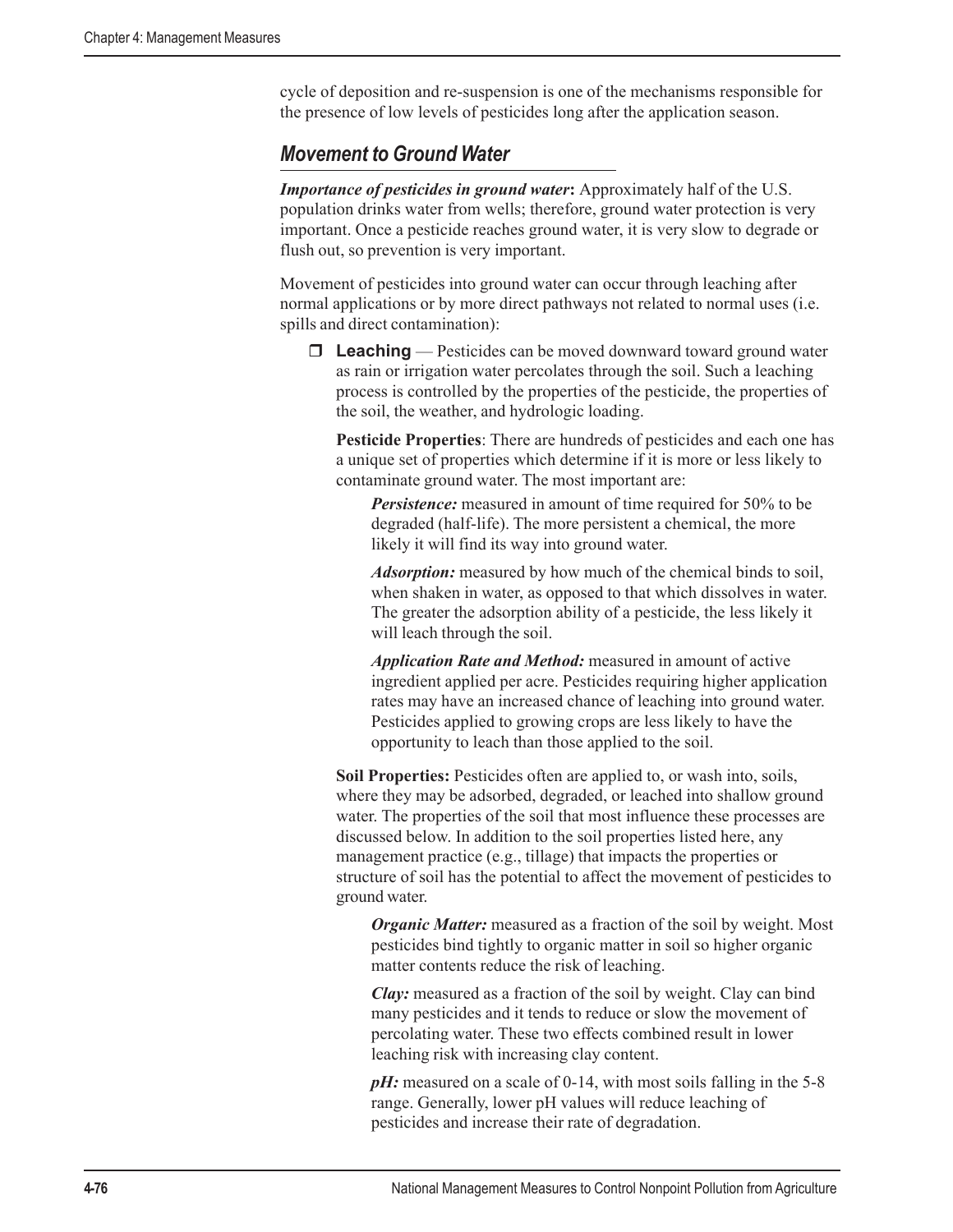*Depth to Ground Water:* not exactly a soil property but often closely related. The farther pesticide residues have to leach to reach ground water, the greater the chance of biological or chemical degradation. Although degradation rates decline rapidly below the root zone, most pesticides will degrade slowly as they move toward the ground water table.

**Weather:** The degradation and movement of pesticides in soil is highly influenced by the weather. Warmer or cooler temperatures will speed up or slow down degradation, respectively.

**Hydrologic Loading:** The addition of water to areas of pesticide application is key to the transport of pesticides toward ground water. Precipitation or irrigation in excess of evapotranspiration rates and soil water holding capacity can move pesticides deeper into the soil profile and increase the likelihood of pesticides leaching into ground water aquifers.

- **Spills** Although some soils are very good at adsorbing and degrading applied pesticides, high concentrations of pesticides which result from spills overwhelm all these processes. Highly contaminated soils can be a long-term source of contamination because percolating water will continue to carry the pesticide into the ground water. Although the movement of pesticide residues is through leaching, a spill is still considered a point source.
- **D** Direct Contamination Ground water can be contaminated directly in many ways. Some of the most serious include backsiphoning, surface water movement into wells, or drainage into limestone channels or sinkholes. These contamination problems can almost always be prevented. Once they occur, however, the point of entry becomes a point source for contamination. A plume of contamination moves slowly away from the source and can spread to contaminate many downgradient wells.

Well contamination is often the result of a lack of proper backflow prevention devices or poor well construction. Problems such as a poor or absent casing, lack of grouting, location in a low spot where water accumulates, or capping below the soil surface are all invitations for contaminated surface water to enter the well. High nitrates and bacterial contamination are often associated with these problems.

## **Pesticide Management Practices and Their Effectiveness**

 The practices set forth below have been found by EPA to be representative of the types of practices that can be applied successfully to achieve the management measure described above. Additional information about individual practices, their purpose, and how they work is presented in Appendix A.

1. *Inventory current and historical pest problems, cropping patterns, and use of pesticides for each field.*

The purpose of this procedure is to assist the grower in evaluating the potential for water contamination at the site and to determine IPM strategies which may be applied to the operation. Much of this information is important for many aspects of farm operation beyond pollution prevention. This inventory can be accomplished by using a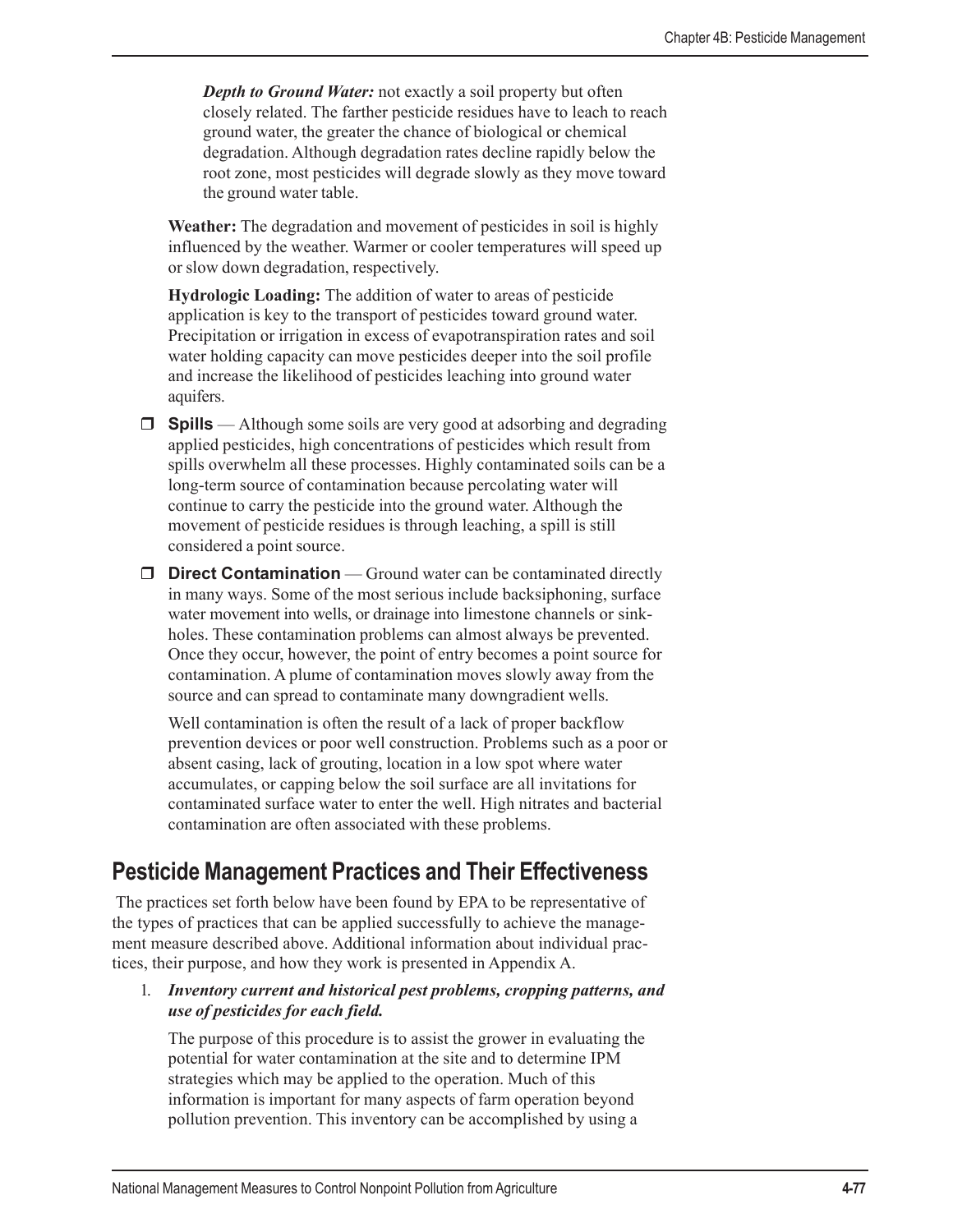farm and field map, and by compiling the following information for each field:

- *Crops to be grown and a history of crop production*. Certain IPM strategies, such as crop rotation, require this information.
- *Information on soil types*. Different soils can have very different susceptibility to either runoff or leaching losses of applied pesticides.
- *The exact acreage of each field.* This information can be used to check application rates as well as yields.
- *Records on past pest problems, pesticide use, and other information for each field.* By keeping these records, the grower can evaluate options for pest management such as crop rotations and alternative pesticides.
- 2. *Evaluate the soil and physical characteristics of the site including mixing, loading, and storage areas for potential for the leaching and/ or runoff of pesticides.* The most important types of features for evaluation include:
	- *Sinkholes, drainage wells, abandoned wells, and karst topography which allow direct access to ground water.* These allow surface water carrying sediment, bacteria, and pesticides to quickly enter and contaminate the ground water.
	- □ *Proximity to surface water.* Pesticides should not be used directly adjacent to surface water because of the high potential for pesticide contamination from runoff and drift. An untreated buffer around the surface water will provide a measure of protection.
	- □ *Runoff potential.* Steeper slopes, heavier soils, and conventional tillage all increase the runoff potential for a field. Greater amounts of organic matter and clay increase the ability of the soil to bind the pesticide. Conservation tillage tends to increase infiltration and decrease the amount of runoff, further reducing potential pesticide losses.
	- □ *Aerial drift*. Fields with their longer dimension at 90 degrees to the prevailing wind direction will have lower drift potential than those parallel to the wind.
	- *Soils with a high risk of erosion.* Cropping practices such as no-till can greatly reduce the runoff potential for pesticides on steep slopes with heavy soils.
	- *Soils with poor adsorptive capacity.* Low organic matter (<1%) and clay content reduces the ability of the soil to bind applied pesticides and prevent them from leaching through to ground water.
	- □ *Highly permeable soils.* Often soils with poor adsorptive capacity also have high sand contents which allow water to percolate rapidly through them. This allows any pesticides present to move quickly downward before they are degraded by the more abundant microbes in the surface horizons.
	- *Shallow aquifers.* A shorter distance between the application zone in the surface soil to the aquifer means less opportunity for binding and degradation of the pesticide.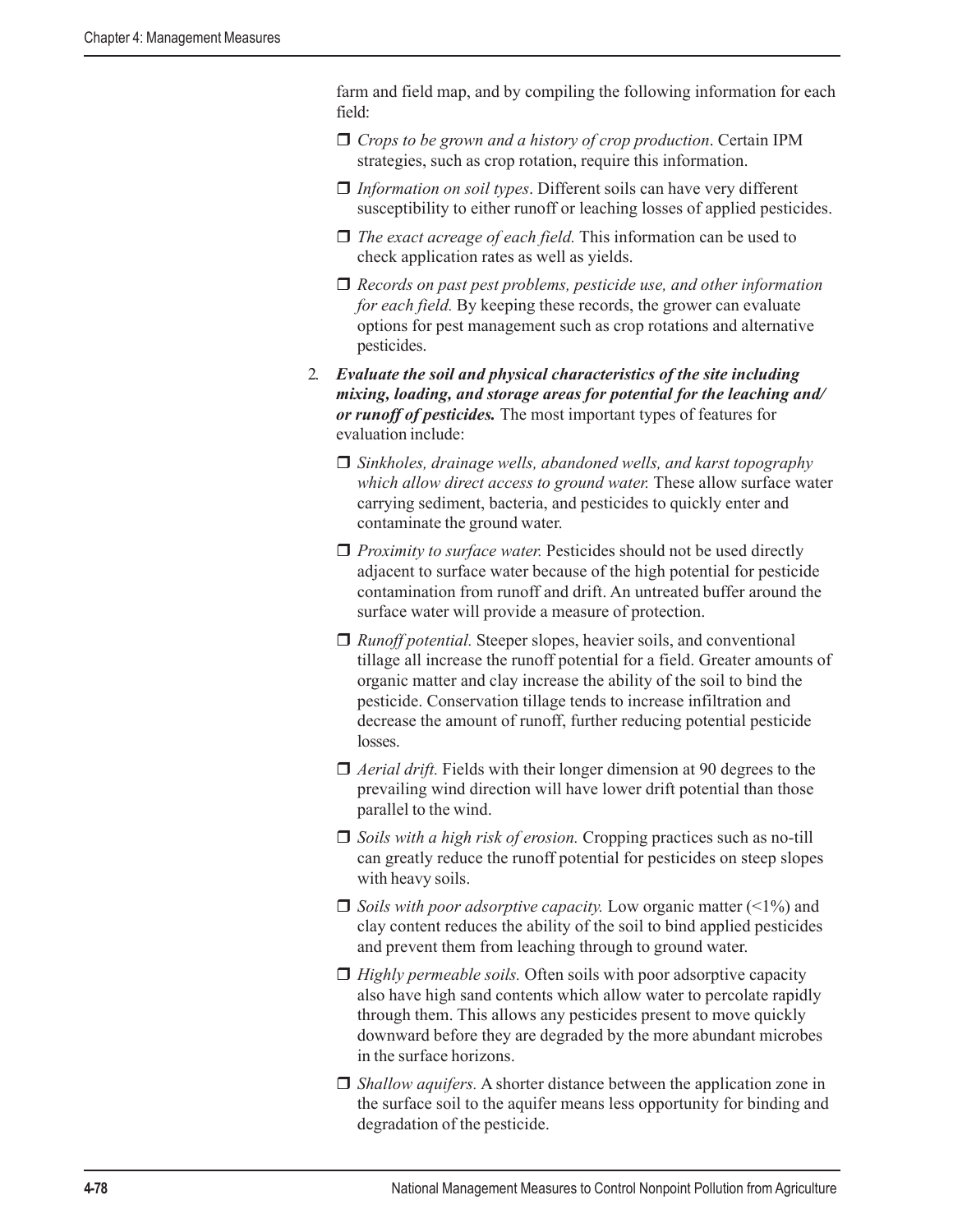- *Wellhead protection areas.* Private wells should have a 100-foot buffer in which no pesticides or fertilizers are applied. Public water supply wells may require a larger buffer. The buffer minimizes the risk of agricultural chemicals leaching into the ground water immediately adjacent.
- 3. *Use IPM strategies to minimize the amount of pesticides applied*, including:
	- *Scouting fields for pest problems.* Most universities have scouting guides for farmers which will provide guidance for procedures appropriate to their area. Often county extension staff provide training for scouting, or a farmer may be able to hire a consultant to provide this service. Many agricultural retailers also provide scouting services as a part of their pesticide application contracts. The key is to know how and where to look for pests and their correct identification. For weeds, a farmer may rely on problems from the previous year or he may walk a specified length of row to count weed seedlings. For insects, a sweep net may be brushed through the crop and the insects identified and counted to estimate the potential for crop damage.
	- □ *Determine the economic threshold for pests.* This is also information that is usually available from local extension offices. The expected value of the crop and the anticipated losses caused by the pest are estimated against the cost of an application before any sprays occur.
	- □ *Use varieties of crops resistant to pests.* Resistant varieties usually require fewer pesticide applications.
	- *Use crop rotation.* Crop rotations interrupt pest buildup by eliminating the host plants or by allowing the application of pesticides which reduce pest populations. An example is a cornsoybean rotation, in which broadleaf weeds are more easily controlled in the corn crop and grass weeds are more easily controlled in the soybean crop.
	- *Foster biological controls.* Identifying the pest properly and recognizing beneficial insects is key. If a spray is necessary, select a pesticide which is the most specific to the pest and least toxic to nontarget species. Natural enemies can be introduced and their habitats preserved. Pheromones can be used to monitor populations, disrupt mating, or attract predators or parasites.
	- *Use of improved tillage practices* such as ridge tillage.
	- *Use of cover crops* in the system to promote water use and reduce deep percolation of water that contributes to leaching of pesticides into ground water.
	- *Destruction of pest breeding, refuge, and overwintering sites* (this may result in loss of crop residue cover and an increased potential for erosion).
	- *Use of mechanical destruction of weed seed through the use of tillage techniques*. Erosion control goals must also be considered when tillage alternatives are being examined.
	- *Diversification of habitat.* The abundance of pests is greatly influenced by the environment created by the farmer. Monocultures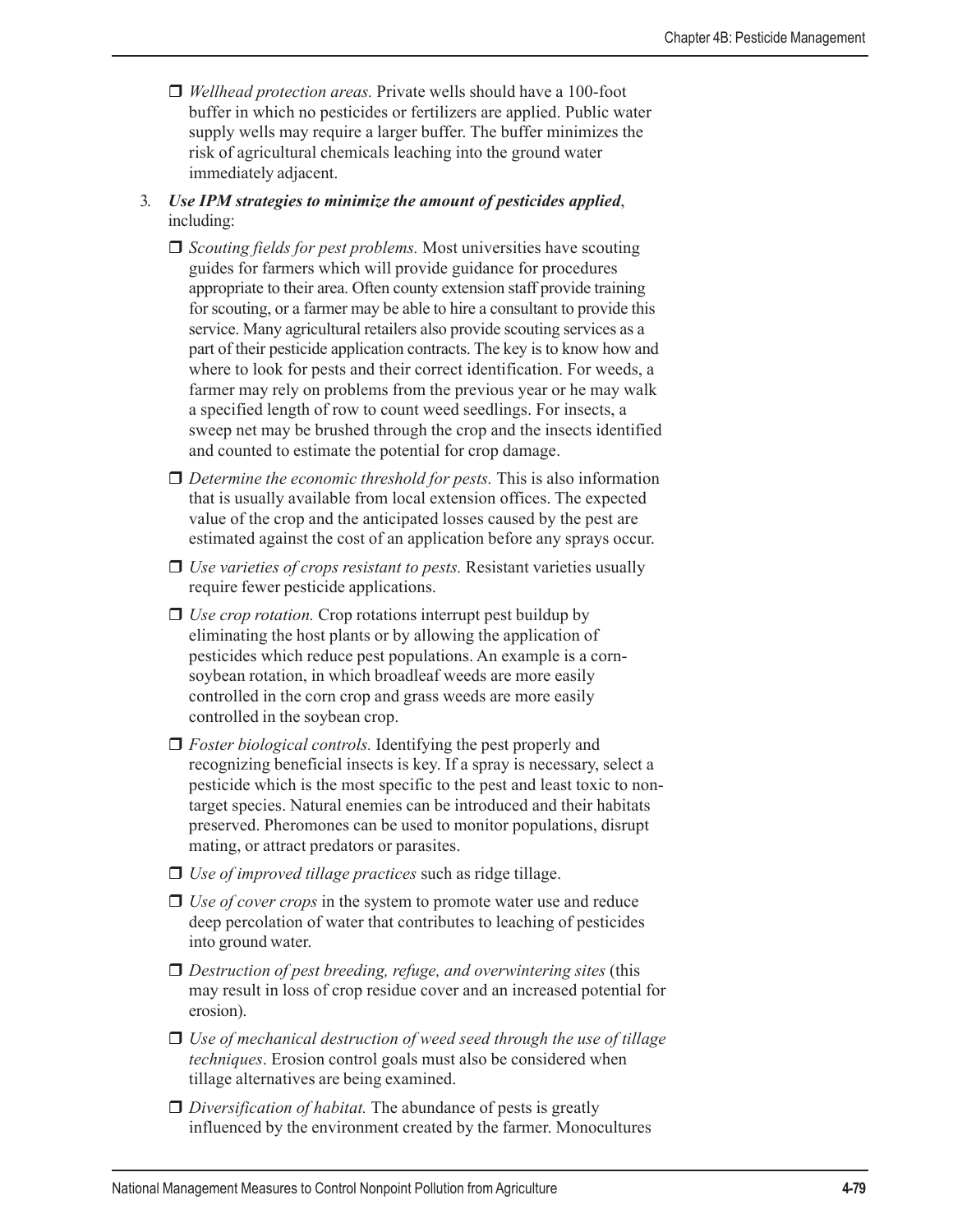create a simple environment in which pests may have little or no competition or predators. Having a broad array of plant species as crops and in borders diversifies the habitat and dampens pest populations.

- *Use of trap crops.* A species or variety of plant which is more attracted to pests than the main crop can be planted earlier or in an adjacent area. This will concentrate the pests in a smaller area where they can be controlled with a pesticide, thus avoiding a wider pesticide application.
- *Use of allelopathic characteristics of crops*. There is evidence that some crops can naturally inhibit the growth of pest populations. For example, a rye cover crop may reduce weed populations in subsequent crops.
- *Use of timing of field operations* (planting, cultivating, irrigation, and harvesting) to minimize application and/or runoff of pesticides.
- *Use of efficient application methods, e.g., spot spraying and banding of pesticides.* Often pest problems occur primarily in one portion of the field, allowing for targeted pesticide application. Banding may provide protection of the crop without the entire area being sprayed.
- 4. *When pesticide applications are necessary and a choice of material exists, consider the persistence, toxicity, and runoff and leaching potential of products along with other factors, including current label requirements, in making a selection.* This is a complex area and most pesticide users will not have much of the information necessary to make such judgements. The leaching potential for many pesticides has been estimated in several ways and are in general agreement with each other. One example is the PLP, or Pesticide Leaching Potential, which is an index of persistence and leaching characteristics of each chemical (Table 4b-1).

Table 4b-1 may be useful as a starting point, but other information may be available from State agencies, NRCS, or universities.

Users must apply pesticides in accordance with the instructions on the label of each pesticide product and, when required, must be trained and certified in the proper use of the pesticide. Labels include a number of requirements including allowable use rates; classification of pesticides as "restricted use" for application only by certified applicators; safe handling, storage, and disposal requirements; and other requirements. Users should contact their state and/or federal pesticide program with questions concerning specific requirements.

Grower practices can have significant impact on the movement of pesticides into surface water. Tillage practices, incorporation, and filter strips all provide significant reductions in pesticide movement from fields to surface water in most cases (Tables 4b-2, 4b-3). Generally, practices which slow runoff, increase infiltration, and trap sediment tend to reduce pesticide losses.

5. *Maintain records of application of restricted use pesticides (product name, amount, approximate date of application, and location of application of each such pesticide used) for a 2-year period after use, pursuant to the requirements in section 1491 of the 1990 Farm Bill.*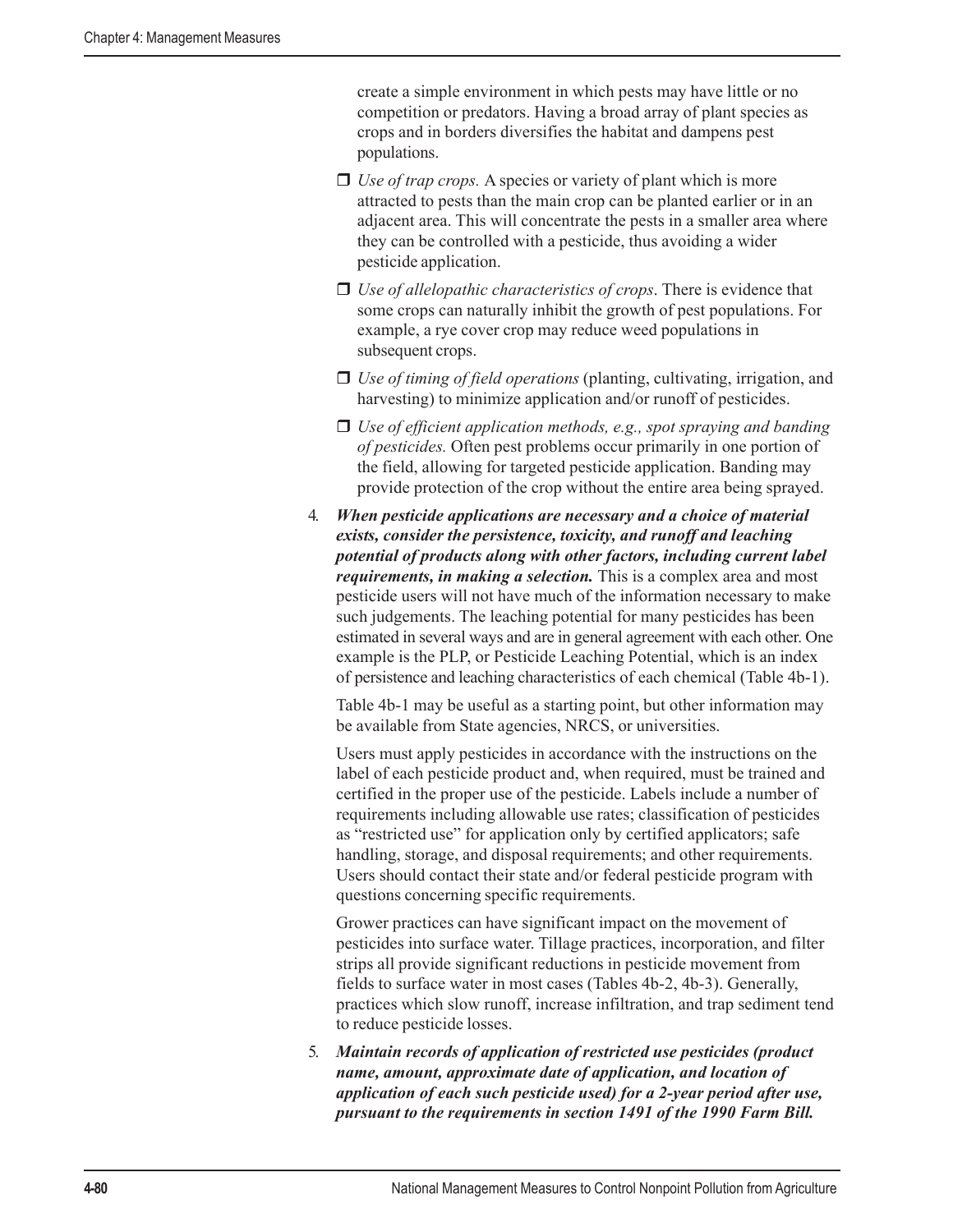| properties, and estimated fraction hitting the soil for six example herbicides (NCCES, 1994). |                   |                                       |                        |  |  |  |
|-----------------------------------------------------------------------------------------------|-------------------|---------------------------------------|------------------------|--|--|--|
| <b>Common Name</b>                                                                            | <b>Trade Name</b> | <b>Application Method<sup>a</sup></b> | PLP Index <sup>b</sup> |  |  |  |
| <b>Herbicides:</b>                                                                            |                   |                                       |                        |  |  |  |
| Acifluoren                                                                                    | Blazer            | f                                     | 40                     |  |  |  |
| Alachlor                                                                                      | Lasso             | s                                     | 52                     |  |  |  |
| Ametryn                                                                                       | Evik              | s                                     | 50                     |  |  |  |
|                                                                                               |                   |                                       | 46                     |  |  |  |
| Amitrole                                                                                      | Amitrole-T        |                                       | 53                     |  |  |  |
| Asulam                                                                                        | Asulox            |                                       | 51                     |  |  |  |
| Atrazine                                                                                      | AAtrex            | f, ph7                                | 56                     |  |  |  |
|                                                                                               |                   | s, ph7                                | 60                     |  |  |  |
|                                                                                               |                   | s, ph5                                | 52                     |  |  |  |
|                                                                                               |                   | s, ph7, noncrop                       | 66                     |  |  |  |
|                                                                                               |                   | s, ph5, noncrop                       | 57                     |  |  |  |
|                                                                                               |                   |                                       |                        |  |  |  |

#### **Table 4b-1. Typical pesticide leaching potential (PLP) index values calculated using commonly reported pesticide properties, and estimated fraction hitting the soil for six example herbicides (NCCES, 1994).**

<sup>a</sup>s = soil application and f = foliar application of pesticide. pH is given where differences have a known effect and data are available. Noncrop indicates difference in rates, usually higher than crop uses.

b PLP values range from 0 (no leaching potential) to 100 (maximum leaching potential).

Source: North Carolina Cooperative Extension Service. 1994. Soil Facts: Protecting Groundwater in North Carolina, a Pesticide and Soil Ranking System. North Carolina State University. AG-439-31.

| <b>Practice</b>       | <b>Range of Reductions</b> | Average | <b>Reference</b>          |
|-----------------------|----------------------------|---------|---------------------------|
| Ridge Till            | $-33 - 65$                 | 30      | Baker and Johnson, 1979   |
| No-Till               | $-98 - 9$                  | 51      | Baker and Johnson, 1979   |
|                       | $29 - 100$                 | 77      | Glenn and Angle, 1987     |
|                       | $64 - 100$                 | 86      | Hall et al., 1991         |
|                       | $85 - 99$                  | 92      | Hall et al., 1984         |
|                       | $6 - 41$                   | 21      | Franti et al., 1995       |
|                       | 41                         |         | Seta et al., 1993         |
|                       | 100                        |         | Isensee and Sadeghi, 1993 |
| <b>Contour Ridges</b> | $53 - 100$                 | 79      | Ritter et al., 1974       |
| Incorporation         | $26 - 75$                  |         | Hall et al., 1983         |
|                       | $24 - 36$                  | 30      | Baker and Laflen, 1979    |
|                       | $7 - 79$                   | 52      | Franti et al., 1995       |
| <b>Filter Strips</b>  | $28 - 31$                  |         | Asmussen et al., 1977     |
|                       | $4 - 14$                   |         | Rhode et al., 1980        |
|                       | $9 - 35$                   | 22      | Hall et al., 1983         |
|                       | $40 - 72$                  | 56      | Mickelson and Baker, 1993 |
|                       | $50 - 74$                  | 63      | Misra et al., 1994        |
|                       | $15 - 72$                  | 45      | Misra, 1994               |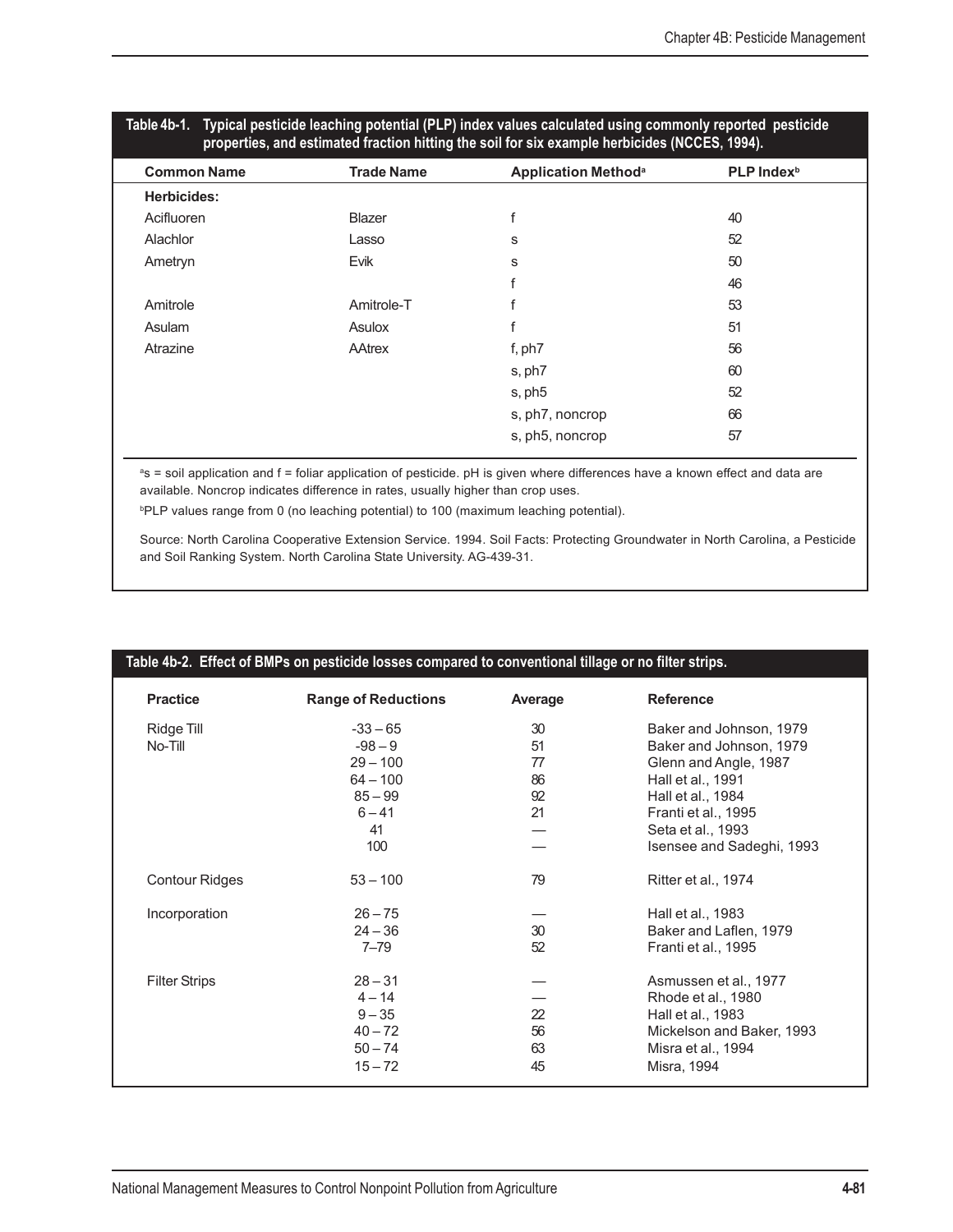#### Table 4b-3. Summary of buffer studies measuring trapping efficiencies for specific pesticides. K<sub>oc</sub> values listed for **each pesticide are from the NRCS Field Office Technical Guide, Section II Pesticide Property data base (USDA-NRCS, 2000).**

| Pesticide                         | $K_{\alpha r}$ | Study reference          | Percent pesticide trapped |
|-----------------------------------|----------------|--------------------------|---------------------------|
| <b>Highly adsorbed pesticides</b> |                |                          |                           |
| Chlorpyrifos                      | 6.070          | Boyd, et al., 1999       | $57 - 79$                 |
|                                   |                | Cole, et al., 1997       | $62 - 99$                 |
| Diflufenican                      | 1,990          | Patty, et al., 1997      | 97                        |
| Lindane                           | 1,100          | Patty, et al., 1997      | $72 - 100$                |
| Trifluralin                       | 8,000          | Rhode, et al., 1980      | $86 - 96$                 |
| Moderately adsorbed pesticides    |                |                          |                           |
| Acetochlor                        | 150            | Boyd, et al., 1999       | $56 - 67$                 |
| Alachlor                          | 170            | Lowrance, et al., 1997   | 91                        |
| Atrazine                          | 100            | Arora, et al., 1996      | $11 - 100$                |
|                                   |                | Boyd, et al., 1999       | $52 - 69$                 |
|                                   |                | Hall, et al., 1983       | 91                        |
|                                   |                | Hoffman 1995             | $30 - 57$                 |
|                                   |                | Lowrance, et al., 1997   | 97                        |
|                                   |                | Mickelson and Baker 1993 | $35 - 60$                 |
|                                   |                | Misra, et al., 1996      | $26 - 50$                 |
|                                   |                | Patty, et al., 1997      | $44 - 100$                |
| Cyanazine                         | 190            | Arora, et al., 1996      | $80 - 100$                |
|                                   |                | Misra, et al., 1996      | $30 - 47$                 |
| $2,4-D$                           | 20             | Asmussen, et al., 1977   | 70                        |
|                                   |                | Cole, et al., 1997       | 89-98                     |
| Dicamba                           | 2              | Cole, et al., 1997       | $90 - 100$                |
| Fluormeturon                      | 100            | Rankins, et al., 1998    | 60                        |
| Isoproturon                       | 120            | Patty, et al., 1997      | 99                        |
| Mecoprop                          | 20             | Cole, et al., 1997       | 89-95                     |
| Metolachlor                       | 200            | Arora, et al., 1996      | $16 - 100$                |
|                                   |                | Misra, et al., 1996      | $32 - 47$                 |
|                                   |                | Webster and Shaw 1996    | $55 - 74$                 |
|                                   |                | Tingle, et al., 1998     | $67 - 97$                 |
| Metribuzin                        | 60             | Webster and Shaw 1996    | $50 - 76$                 |
|                                   |                | Tingle, et al., 1998     | $73 - 97$                 |
| Norflurazon                       | 600            | Rankins, et al., 1998    | 65                        |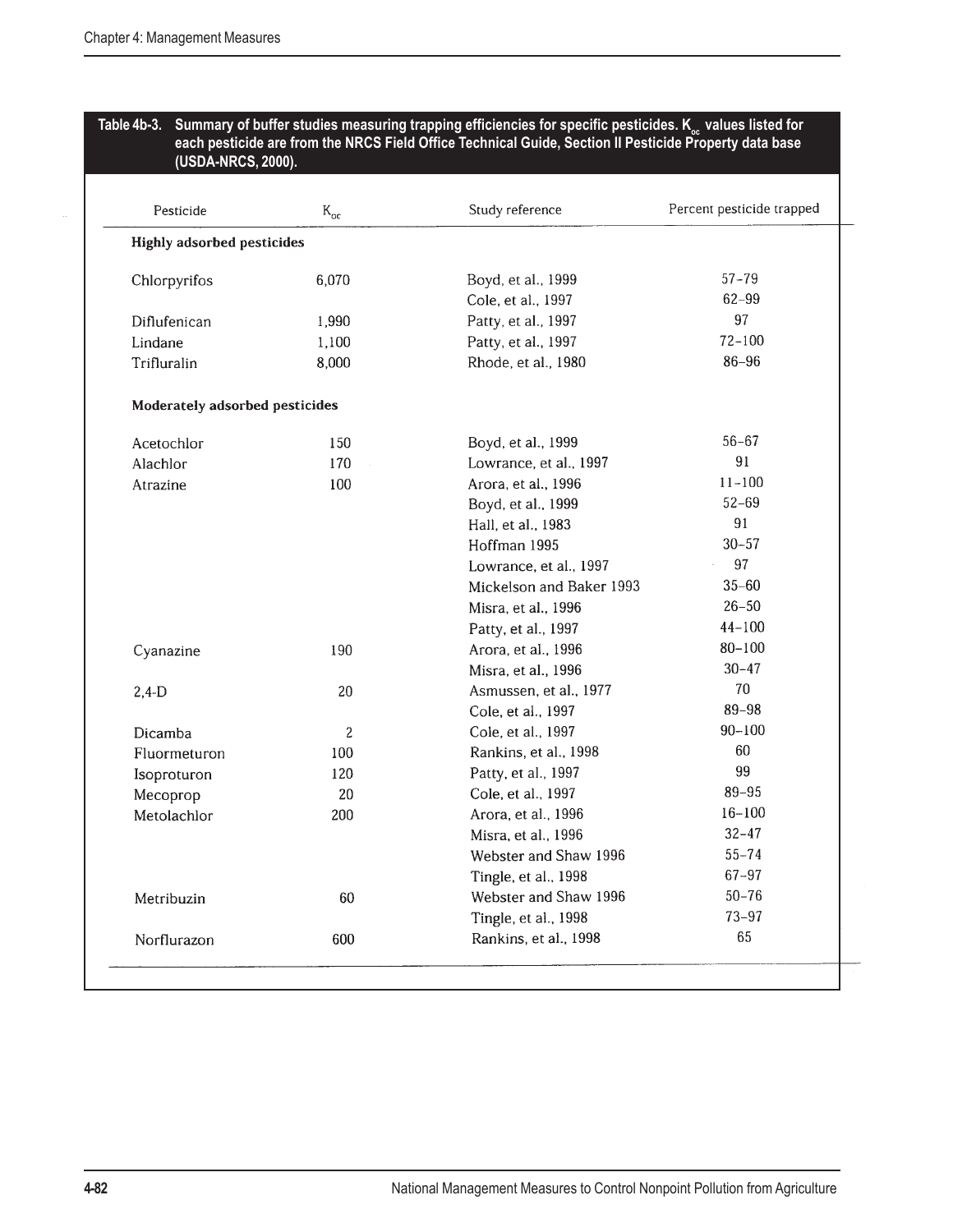Section 1491 requires that such pesticide records shall be made available to any Federal or State agency that deals with pesticide use or any health or environmental issue related to the use of pesticides, on the request of such agency. Section 1491 also provides that Federal or State agencies may conduct surveys and record the data from individual applicators to facilitate statistical analysis for environmental and agronomic purposes; however, in no case may a government agency release data, including the location from which the data was derived, that would directly or indirectly reveal the identity of individual producers. Section 1491 provides that in the case of Federal agencies, access to records maintained under section 1491 shall be through the Secretary of Agriculture or the Secretary's designee. This section also provides that State agency requests for access to records maintained under section 1491 shall be through the lead State agency so designated by the State.

Section 1491 includes special access provisions for health care personnel. Specifically, when a health professional determines that pesticide information maintained under this section is necessary to provide medical treatment or first aid to an individual who may have been exposed to pesticides for which the information is maintained, upon request persons required to maintain records under section 1491 shall promptly provide records and available label information to that health professional. In the case of an emergency, such record information shall be provided immediately.

Operators should consider maintaining records beyond those required by section 1491 of the 1990 Farm Bill. For example, operators may want to maintain records of all pesticides used for each field, i.e., not just restricted use pesticides. These records will be useful in setting up IPM programs and in crop rotation and management decisions. In addition, operators may want to maintain records of other pesticide management activities such as scouting records or other IPM techniques used and procedures used for disposal of remaining pesticides after application. Operators should also check with state and local agencies regarding record keeping requirements.

- 6. *Use only the recommended amount of pesticide for the problem you or a professional have identified and determined to merit pesticide application.*
- 7. *Recalibrate and repair application equipment, including chemigation equipment, at least each spray season. Use anti-backflow devices on hoses used for filling tank mixtures and on chemigation systems.* Calibration of pesticide spray equipment at least once each spray season is critical to ensuring that proper application rates are maintained.

As replacement equipment is needed, purchase new, more precise application equipment and other related farm equipment (including improved nozzles, computer sensing to control flow rates, radar speed determination, electrostatic applicators, and precision equipment for banding and cultivating).

8. *Solid pad for mixing and loading pesticides.*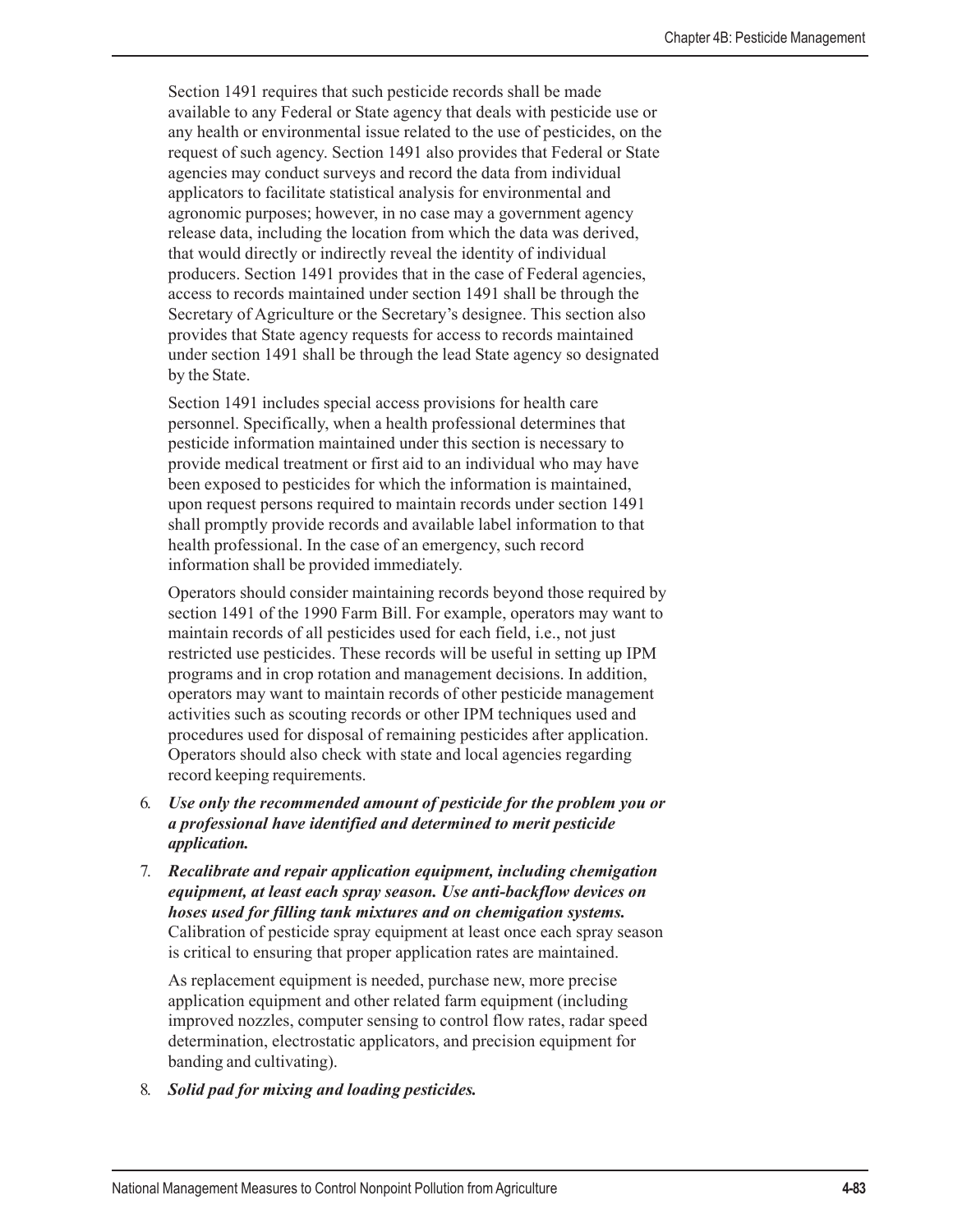# *EPA's Office of Pesticide Programs Promotes Registration of Lower Risk Pesticides*

## *Reduced risk conventional pesticides*

Since 1993 EPA's Office of Pesticide Programs has encouraged pesticide companies to register lower risk pesticides. The Agency expanded this program in 1998 to further encourage replacements for organophosphate (OP) pesticides, a class of neurotoxins. EPA's Reduced-risk Initiative expedites the registration of *conventional* pesticides that the Agency believes pose less risk to human health and the environment than existing alternatives. The goal of the program is to quickly register commercially-viable alternatives to riskier pesticides such as neurotoxins, carcinogens, reproductive and developmental toxicants, and ground and surface water contaminants. Reduced risk pesticides generally have low human toxicity; low risk to non-target terrestrial and aquatic plants and animals; reduced application rates; rapid field degradation; low potential to contaminate ground or surface water; and work well with integrated pest management programs. *Biological* pesticides which also have many of these desirable characteristics are described below.

The major incentive for pesticide companies to register reduced risk conventional pesticides is a one to two year reduction in the time to get their product on the market. This allows the chemical to be introduced into the market at the earliest possible time and displace riskier alternatives as soon as possible. It also allows the registrant to recoup their investment costs sooner and gain several additional growing seasons under patent. In addition, although companies are not allowed to put a reduced-risk claim on their labels, EPA believes that companies use the reduced-risk status to marketing advantage. Some reduced risk pesticides have already gained large market shares (up to 70%) over riskier compounds.

## *Biological Pesticides*

Office of Pesticide Programs also encourages the registration of biological pesticides. Biological pesticides are expedited in a fast-track registration process by their own working group, the Biopesticides and Pollution Prevention Division. Examples include microbial pesticides (bacteria, viruses or other microorganisms used to control pests), and biochemical pesticides, such as pheromones (insect mating attractants), insect and plant growth regulators, and hormones used as pesticides. Most biological pesticides are applied at very low rates, are highly volatile, or are applied in bait, trap, or "encapsulated" formulations and thus result in less exposure (and less likelihood of adverse effects to humans and the environment than from the use of most conventional pesticides). Among these new pesticides approved are the first plant pesticide products, which are agricultural plants that are altered to produce proteins toxic to insects that destroy crops. As with reduced risk conventional pesticides, a major incentive to pesticide companies to register biological pesticides is a reduction in the time to get their product on the market and the benefits that accrue from an earlier release date.

For more information on reduced risk pesticides, contact the EPA Reduced Risk Pesticide Coordinator, in the Registration Support Branch, Registration Division, Office of Pesticide Programs.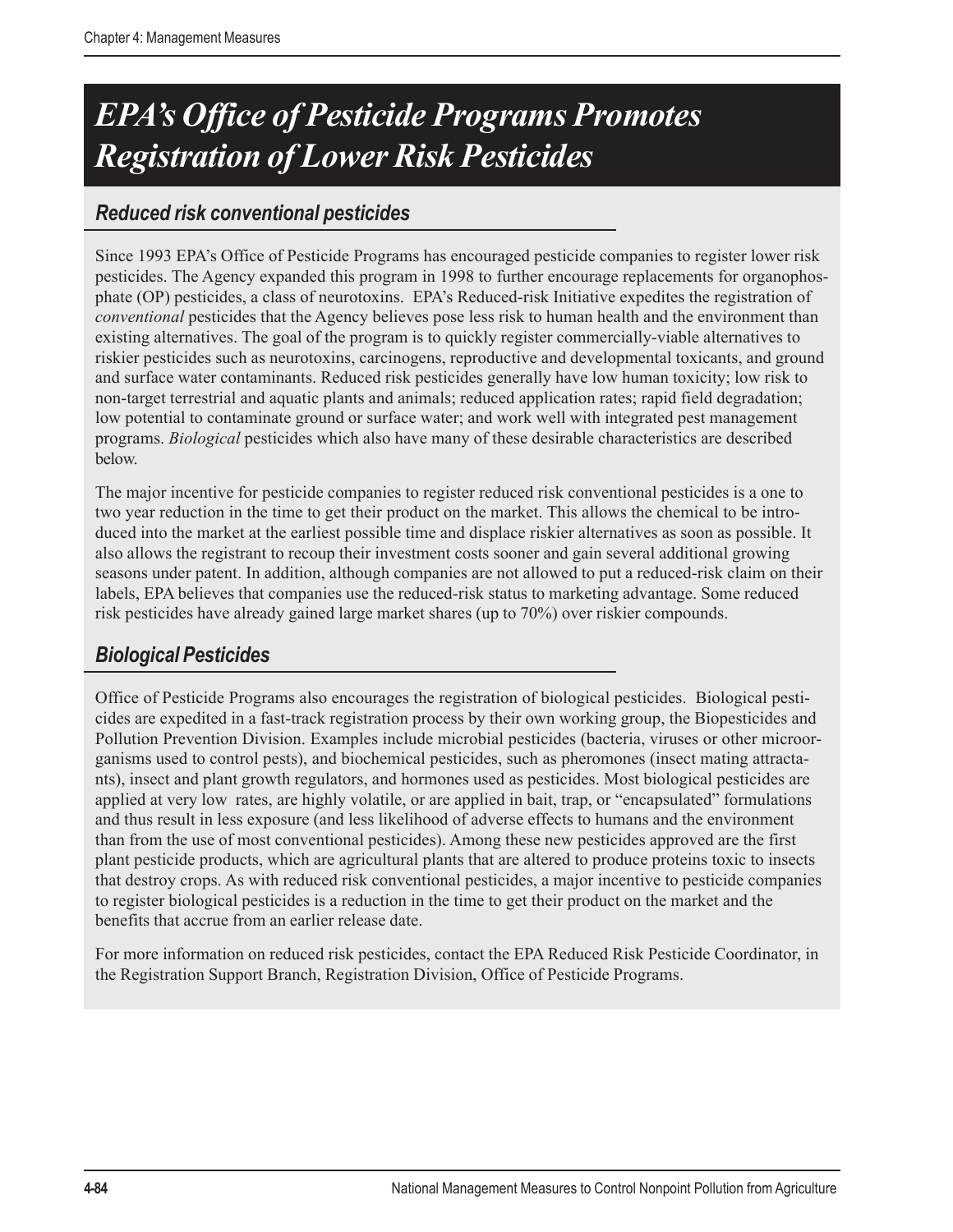# **Factors in the Selection of Management Practices**

The best way to control pests in crops is to know the crop and pest well enough to determine a control plan which maximizes crop production while minimizing environmental impacts. This is often a combination of cultural, biological, and chemical practices. Cultural controls include tillage, crop rotations, resistant varieties, and varying planting or harvest dates. Biological controls involve encouraging or introducing natural enemies of the pest and managing the crop environment to the disadvantage of the pest. Chemical controls should involve a selection process which selects a pesticide which results in the greatest economic benefit for the least environmental cost. Such a determination requires knowledge and information which are beyond the average grower. However, many states have guides to assist in pesticide selection.

# **Relationship of Pesticide Management Measures to Other Programs**

Under the Federal Insecticide, Fungicide and Rodenticide Act (FIFRA), EPA registers pesticides on the basis of evaluation of test data showing whether a pesticide has the potential to cause unreasonable adverse effects on humans, animals, or the environment. Data requirements include environmental fate data showing how the pesticide behaves in the environment, which are used to determine whether the pesticide poses a threat to ground water or surface water. If the pesticide is registered, EPA imposes enforceable label requirements, which can include, among other things, maximum rates of application, classification of the pesticide as a "restricted use" pesticide (which indicates that a pesticide may have adverse effects on the environment and/or the applicator and restricts use to certified applicators trained to handle such pesticides), or restrictions on use practices. FIFRA allows States to develop more stringent pesticide requirements than those required under FIFRA, and some States have chosen to do this. The EPA and the U.S. Department of Agriculture Cooperative Extension Service provide assistance for pesticide applicator and certification training in each State.

# **Cost and Savings of Practices**

## *Costs*

In general, most of the costs of implementing the pesticide management measure are program costs associated with providing additional educational programs and technical assistance to producers to evaluate pest management needs and for field scouting during the growing season.

One of the most important IPM practices is scouting, which carries with it a cost to the producer. High and low scouting costs are given for major crops in each of the coastal regions (Table 4b-4). These costs reflect variations in the level of service provided by various crop consultants. For example, in the Great Lakes region, the relatively low cost of \$4.95 per acre is based on five visits per season at the request of the producer. Higher cost services include scouting and weekly written reports during the growing seasons. Cost differences may also reflect differences in the size of farms (i.e., number of acres) and distance between farms.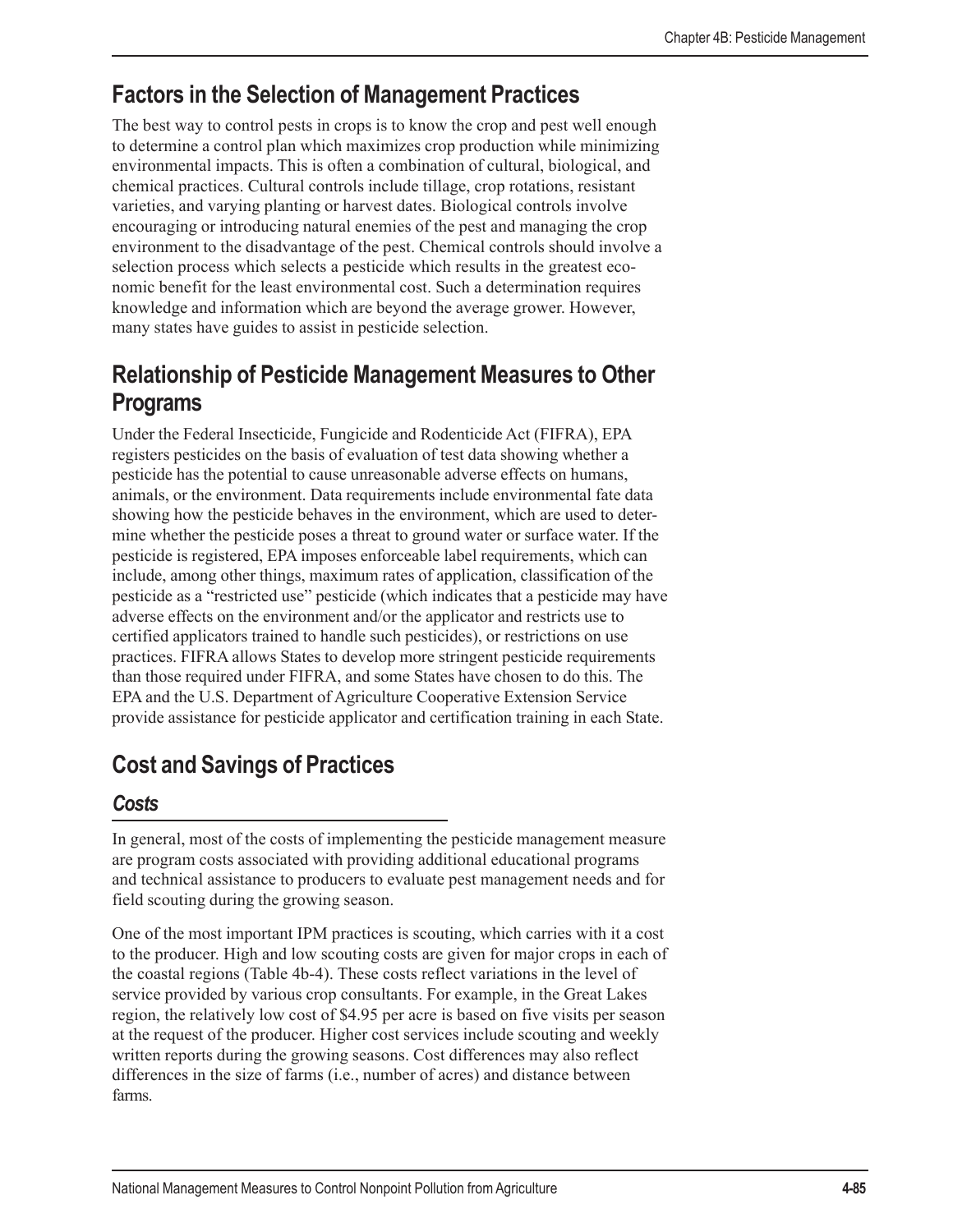The variations in scouting costs between regions and within regions also occur because of differences in the provider of the service. For example, in some states the Cooperative Extension Service provides scouting services and training at no cost or for a nominal fee. In other areas, farmer cooperatives have formed crop management associations to provide scouting and crop fertility/pest management recommendations. There are also consulting firms and agricultural retailers with scouting expertise.

Scouting costs also vary by crop type. Scouting services for high-value cash crops, such as fruits and vegetables, must be very intensive given that pest damage is permanent and may make the crop unmarketable.

Another issue regarding the cost of pesticide management practices is selection of the tillage system and direct and indirect costs associated with that system. Conservation tillage or no-till practices often rely on the use of herbicides to control weeds rather than multiple passes with a cultivator employed in conventional tillage, which mechanically destroy the weeds. When deciding between conservation versus conventional tillage, the direct costs of buying more pesticides (and specific pesticides) for no-till must be weighed against the cost of running more equipment in the field for conventional tillage. Corn production under conventional tillage requires an average of more than three passes through the field to cultivate, while no-till may only require one pass to plant and spray herbicides. Since each cultivation pass costs nearly seven dollars per acre, production costs may increase by more than \$14/acre for conventional tillage compared to no-till, minus any additional costs of herbicides.

### *Savings*

Most of the savings of implementing the pesticide management measure are associated with a reduction in the amount of pesticides used. IPM usually requires less pesticide use, thereby reducing the cost of production and increasing the profitability of the crop. In a review of 61 studies of IPM impacts on crop yield, pesticide use, and economics, pesticide use declined in seven of the eight commodities evaluated (Norton and Mullen, 1994; Table 4b-5). Some studies found increased use of pesticides with IPM due to increased awareness of pest problems, but the majority found reductions.

An additional benefit is associated with the use of no-till practices. Soil losses are reduced by up to 90% in no-till compared to conventional tillage, reducing both the indirect costs of erosion and consequent crop yield losses and also adverse environmental impacts of sedimentation of surface water bodies. Yields with conservation tillage are often reduced when a farmer first experiments with it, as it is a new practice which requires new skills and equipment. However, this situation usually changes with time. An added benefit of no-till is that considerable time is saved by only needing to work the field once instead of three or more times.